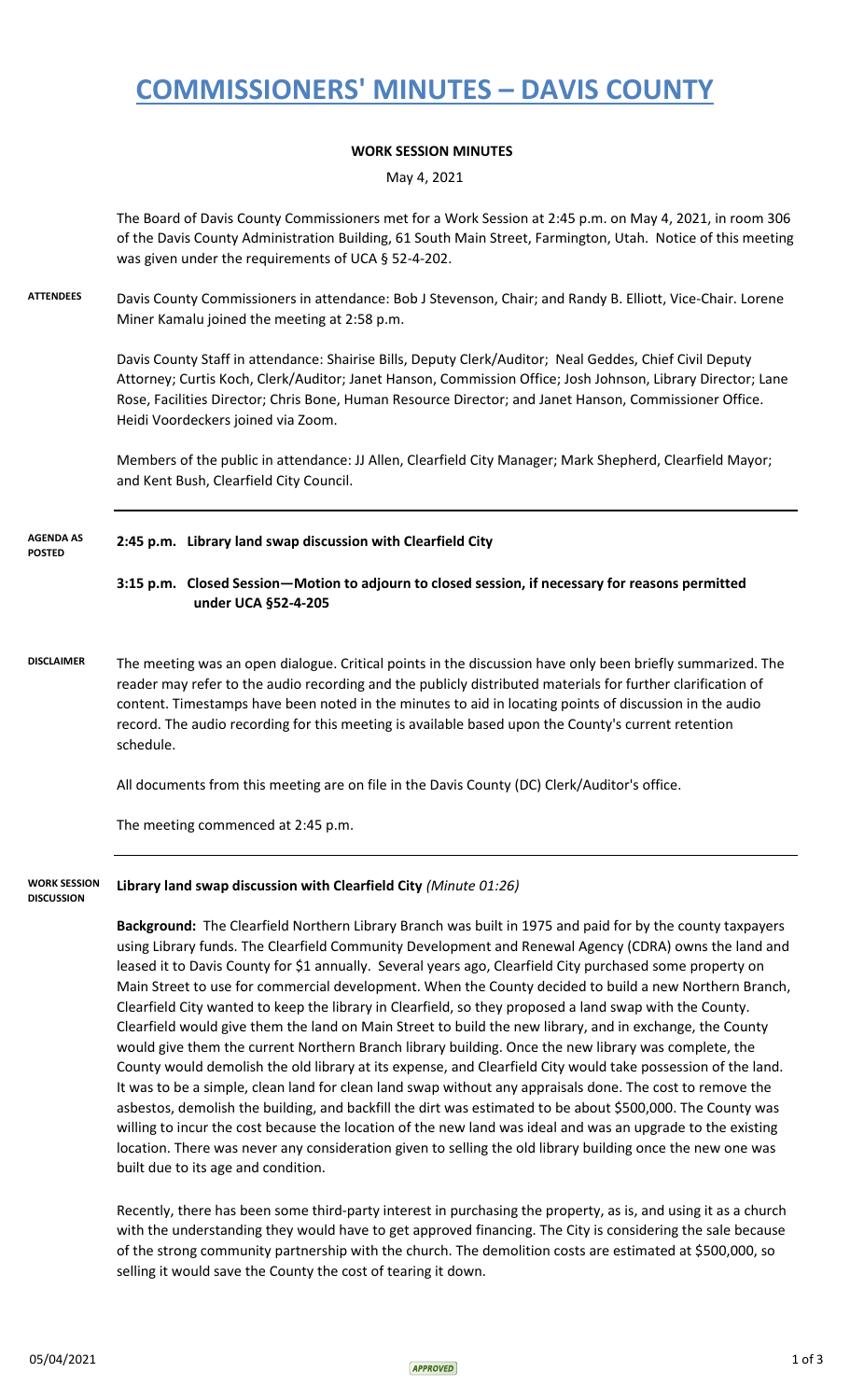## **COMMISSIONERS' MINUTES – DAVIS COUNTY**

**Josh Johnson, Library Directo**r, said the building was assessed at \$725,260 (not market value.) Selling the property would possibly create inequity of value between the two properties. While it will save the County the cost of demolition, they would lose the benefit of any profit made from the sale. He said the new land value has steadily decreased while developing it due to the unforeseen costs to the County for environmental remediation. This changes the value of the property from what they initially considered "clean land."

**Commissioner Stevenson** asked Mayor Shepherd if he would agree to split any profit from the sale, and he said it would not be worth it. The City planned to use the money to remodel their outdoor amphitheater, and if they split the profits, it won't leave much with which to do anything.

**Neal Geddes, County Attorney**, said the contract would have to be amended and a justification made to sell to a selected buyer. He is sure some middle ground can be found to amend the agreement.

**Curtis Koch, Clerk/Auditor,** said it would be fair to make the taxpayers whole. He asked why the profits wouldn't go back to the countywide taxpayers. He encouraged the City, Library Board, and the Commission to come to an equitable arrangement. Every dollar saved or recouped should go back into the library system for the benefit of all county citizens. Curtis said, for the record, the lesson moving forward when doing land swaps like this is it doesn't happen until the building opens.

**Commissioner Elliott** said more negotiations need to take place and find out what's equitable to both parties. He sees the value in having the church buy it but would like to see what the current valuation of the building is worth.

**Commissioner Kamalu** said she was glad that the City was willing to have the conversation even after seeing the valuation. She wants to ensure fairness to the County and transparency to the taxpayers is considered while the negotiations continue.

**Councilman Bush** said there is another opportunity here to help the church that benefits the community. The goodwill of doing that should come into play.

**Mayor Shepherd** said he didn't think anything can be done until a current property appraisal is done. He needs it to take to the City Council and see if the church is willing and able to pay that value, and if so, then negotiations can happen.

**NEXT STEPS** A current property valuation of the old library needs to be done. Depending upon the results, more negotiations and possible contract amendments may follow. The County Assessor may have some recent information on valuations of the property that could be useful.

#### **Closed Session**

Commissioner Elliott motioned to closed session for reasons permitted under Utah Code Annotated (UCA) §52-4-205. Commissioner Kamalu seconded the motion, and all voted aye.

The Commission returned from closed session at 3:58 p.m. No action was taken during closed session and the meeting adjourned. **MEETING ADJOURNED**

**MATERIALS PRESENTED** There were no publicly distributed materials associated with this meeting.

> Shairise Bills Deputy Clerk/Auditor

Minutes prepared by: Minutes approved on: 06/15/2021